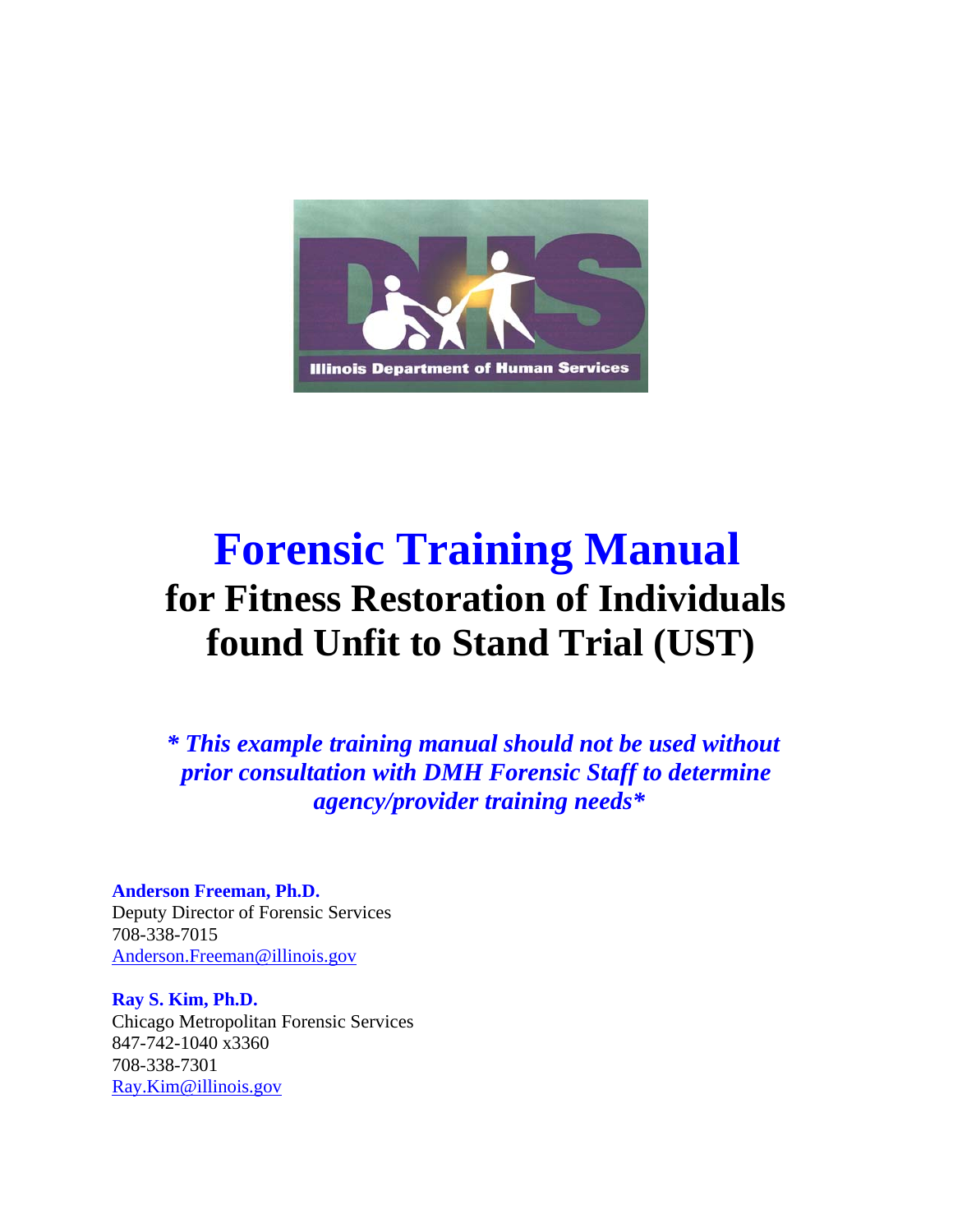# **TABLE OF CONTENTS**

| I.    | <b>Fitness Standard</b>             | Page 1  |
|-------|-------------------------------------|---------|
| Π.    | <b>Fitness Restoration Strategy</b> | Page 1  |
| III.  | Providing Fitness Education         | Page 2  |
| IV    | <b>Decision Making Process</b>      | Page 3  |
| V.    | <b>Fitness Training Materials</b>   | Page 3  |
| VI.   | <b>Fitness Evaluations</b>          | Page 3  |
| VII.  | appendix                            | Page 4  |
| VIII. | <b>UST Training (Level I)</b>       | Page 5  |
| IX.   | <b>UST Training (Level II)</b>      | Page 6  |
| X.    | UST Training (Level III)            | Page 8  |
| XI.   | <b>Police Station and Courtroom</b> | Page 9  |
| XII.  | <b>UST</b> Questionnaire            | Page 10 |
| XIII. | <b>UST</b> Questionnaire Key        | Page 13 |
| XIV.  | <b>Cover Letter</b>                 | Page 14 |
| XV.   | <b>Fitness Evaluation</b>           | Page 15 |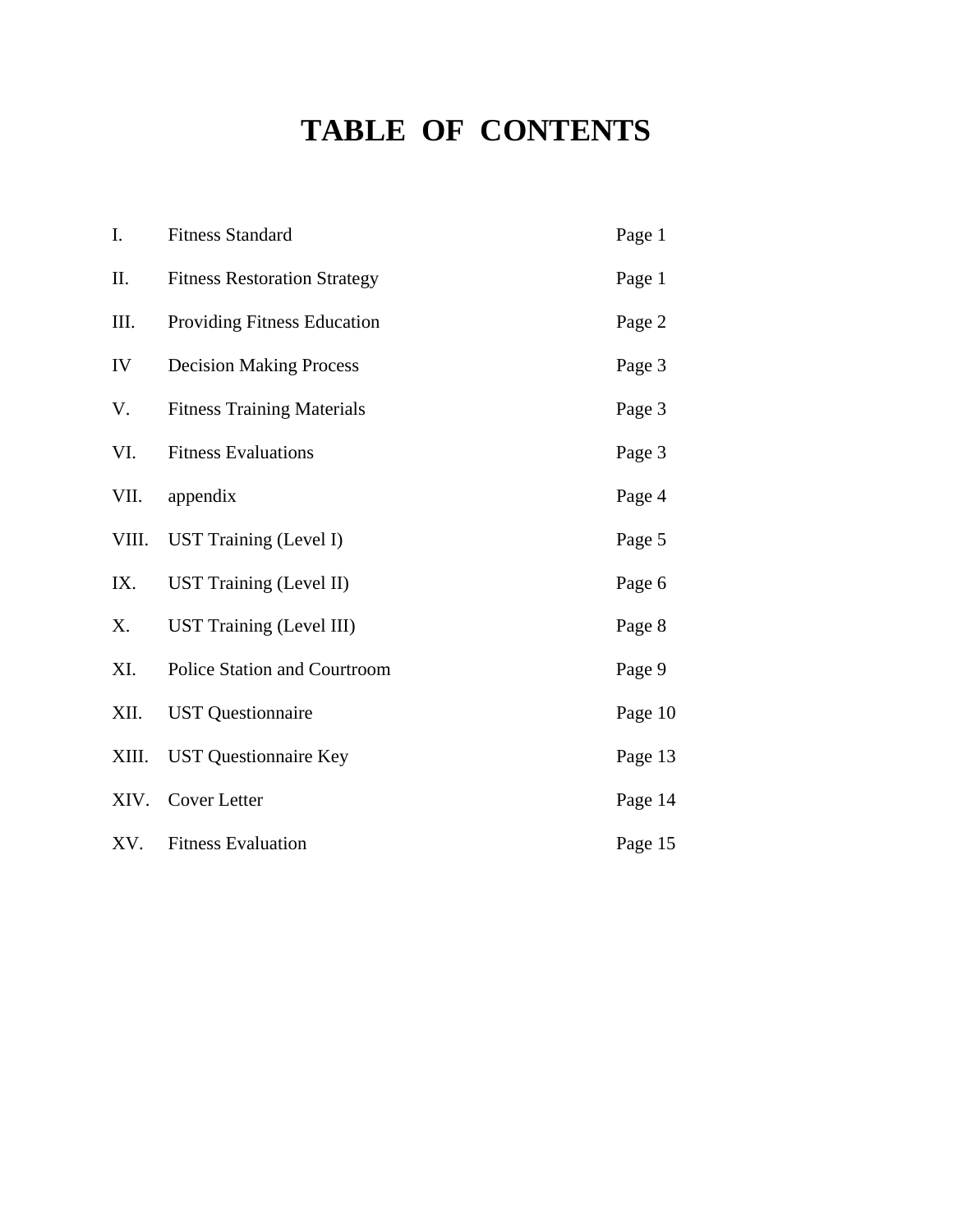# **UST Training Manual**

### **Fitness Standard**

" A defendant is presumed to be fit to stand trial or to plead, and be sentenced. A defendant is unfit if, because of his **mental or physical condition**, he is unable to **understand the nature and purpose of the proceedings** against him or to **assist in his defense**."

### **Fitness Restoration Strategy**

- 1. Review available **records.**
	- e.g., placement report, fitness report, police report, other clinical records
	- Background information is important for making treatment recommendations.
- 2. Complete interdisciplinary **assessments**, focusing on ability to become fit for trial, barriers to fitness, and risk factors.
	- e.g., psychiatric evaluation, psychological evaluation, social worker's assessment
- 3. Clinically **stabilize** the UST patient.
	- First stabilize the mental illness, then improve understanding of the court process.
	- Medication compliance is a significant predictor for attainment of fitness.
- 4. Provide **fitness education** in individual and/or group format.
	- Review court terminology with UST patient.
	- Give assignments to UST patient (e.g., concepts to learn).
- 5. Conduct **ongoing assessments** of clinical stability, cooperation, and understanding of the court process.
	- Rely on observations of entire staff.
- 6. Conduct formal **fitness evaluations** on a regular basis.
	- Evaluations are usually conducted by psychiatrists or psychologists.
- 7. Strive for **consensus of treatment team** regarding fitness to stand trial.
	- Everyone should agree when recommending someone as Fit to Stand Trial.
- 8. Once assessed as Fit (or Unfit), notify the court via **fitness report.**
	- Fitness reports are mailed every 90 days to the Judge, Public Defender, State's Attorney, and Department of Human Services.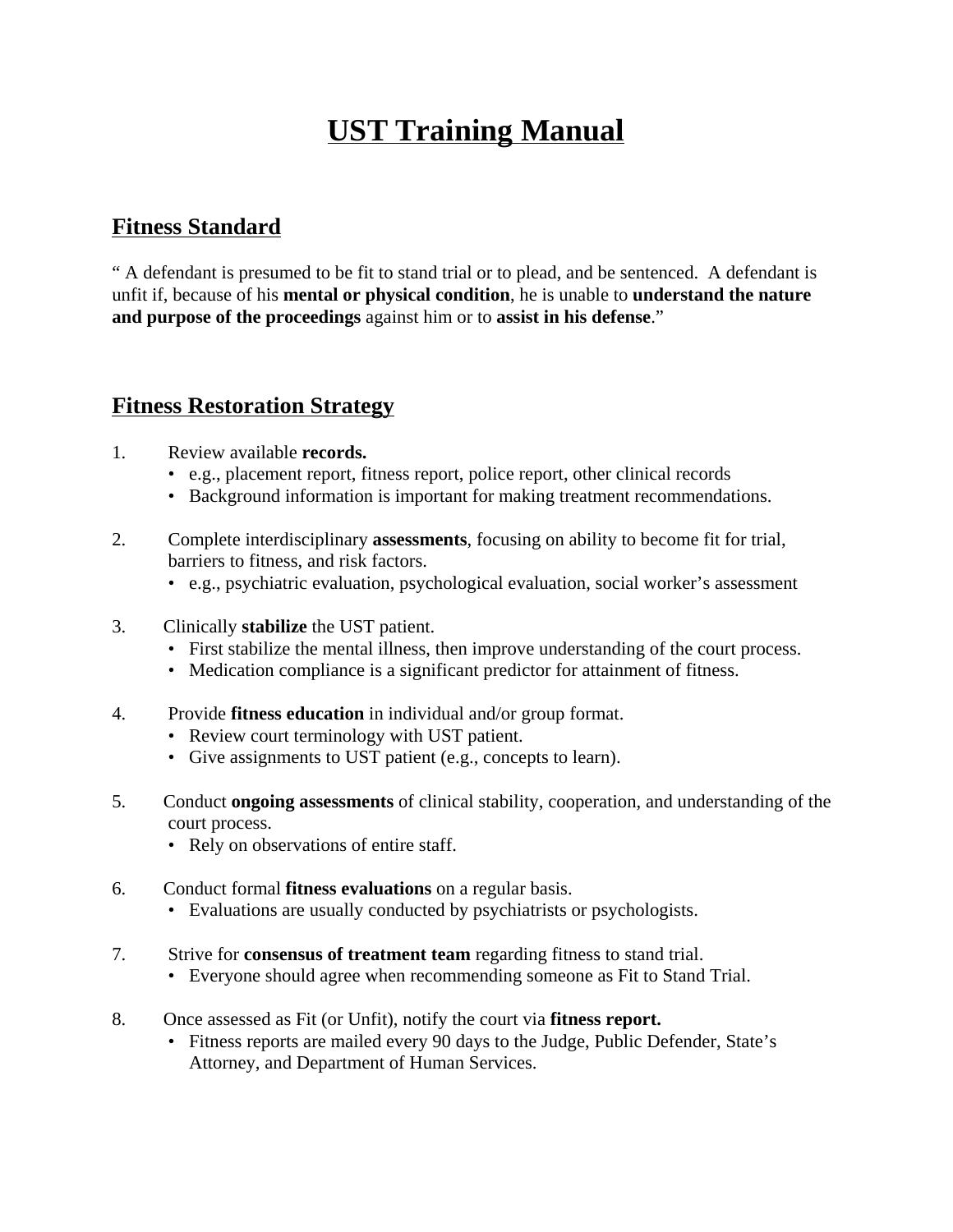### **Providing Fitness Education**

Following are the concepts and definitions needed to pass the fitness standard:

#### **Judge:**

Controls what happens in court, listens to testimony of witnesses, and looks at evidence. Makes the decision if you are guilty or not guilty. Sentences people who are found guilty.

#### **Public Defender:**

Your lawyer, who is on your side and protects your rights. Works with the person accused of the crime.

### **State's Attorney:**

Lawyer who works against you and tries to have you found guilty.

#### **Defendant:**

The person accused of the crime.

#### **Jury Trial:**

Jury is a group of 12 people who are chosen by the court to hear your trial. Jury decides if you are guilty or not guilty.

### **Bench Trial:**

No jury present. The judge alone decides if you are guilty or not guilty.

#### **Evidence:**

Material (things) that are from the scene of the crime, or testimony (reports in court) from people who witnessed the crime.

#### **Verdict:**

Outcome of the trial. Possible outcomes include Guilty, Not Guilty, and Not Guilty by Reason of Insanity.

### **Sentence:**

Punishment given out by the court to people who have been found guilty. Possible sentences include prison, probation, court supervision, and community service.

### **Plea Bargain:**

A deal made by the State's Attorney and Public Defender, and approved by the Judge. Defendant must plead guilty and give up the right to a trial. In exchange, the defendant will receive a lesser charge and/or lesser sentence.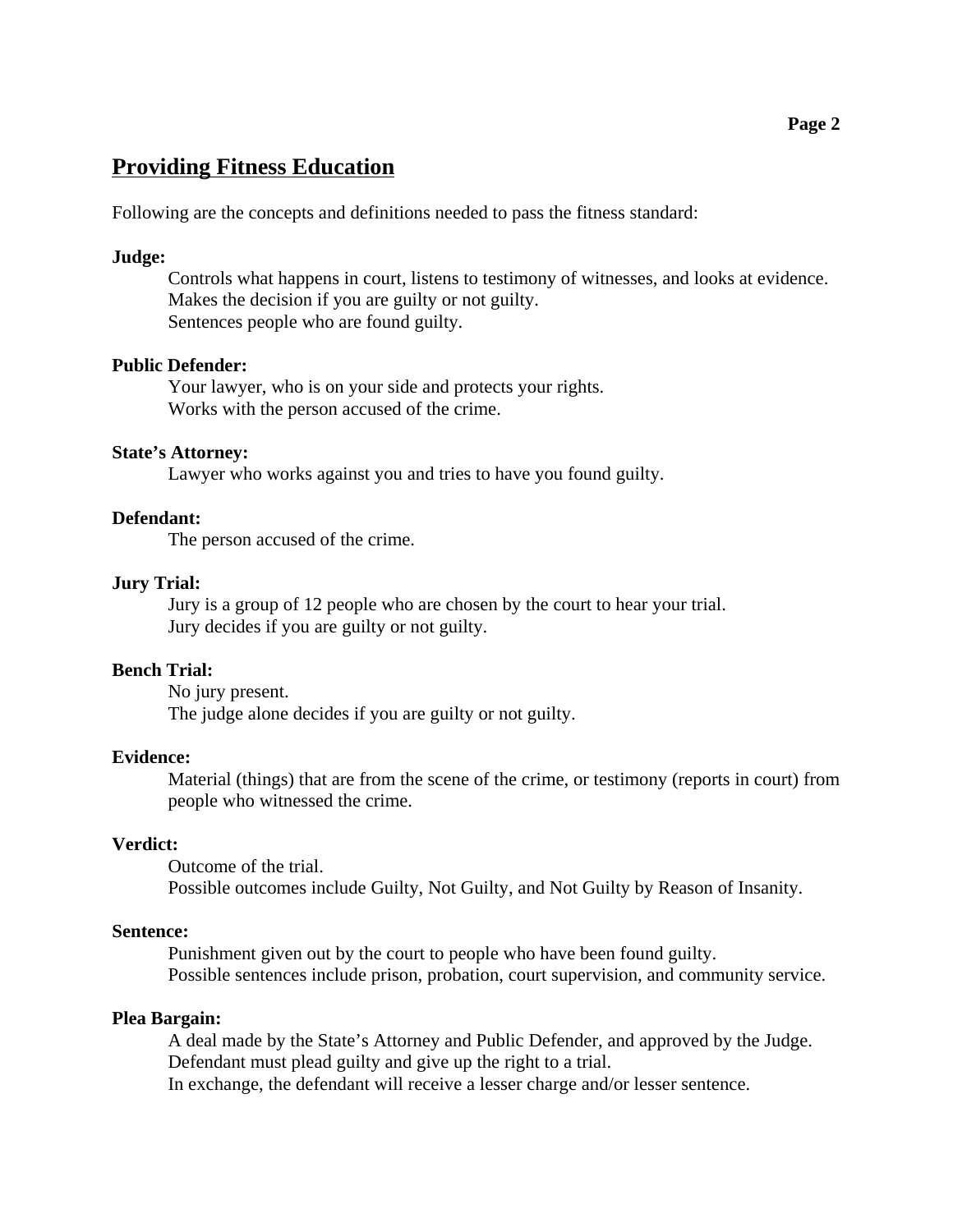### **Decision Making Process**

When assessing a UST patient for fitness, there are two primary questions to ask:

- 1. Does the patient have an adequate understanding of the court process?
- 2. Is the patient clinically stable enough to adequately assist in his/her defense?

If the answer to both of these questions is "yes," then the patient is likely Fit to Stand Trial, and the court should be notified.

If the answer to either of these questions is "no," then the patient likely remains Unfit, and further fitness restoration efforts are needed.

### **Fitness Training Materials (See Appendix)**

- 1. Court Terms (Levels I, II, III)
	- Once clinically stabilized, UST patients need to begin learning court terminology
	- Start teaching Level I terms, and assign court terms to learn over the course of the week
	- When an individual has an adequate understanding of Level I terms, start teaching Level II terms which provide more detail.
	- Finally, discuss Level III terms when Level I and Level II terms are mastered.
- 2. Police Station and Courtroom Picture
	- For individuals who are more visually oriented, the pictures of the police station and courtroom can be helpful learning tools.
	- Individuals should be able to identify the Judge, Witness, State's Attorney, Jury, Defense Attorney, Defendant, and Evidence (fingerprints).
- 3. UST Questionnaire
	- The UST Questionnaire assesses an individuals understanding of the court process.
	- This assessment can be given on a monthly basis.
	- A score of 80% or above (i.e., 20/25 or higher) usually indicates an adequate understanding of the nature and purpose of court proceedings.

### **Fitness Evaluations** *(See Appendix)*

Fitness Evaluations are submitted to court every 90 days in order to report on UST patients' progress in treatment. In the Appendix, there are templates of a cover letter and a 90 Day Progress Report which can be used when writing court reports.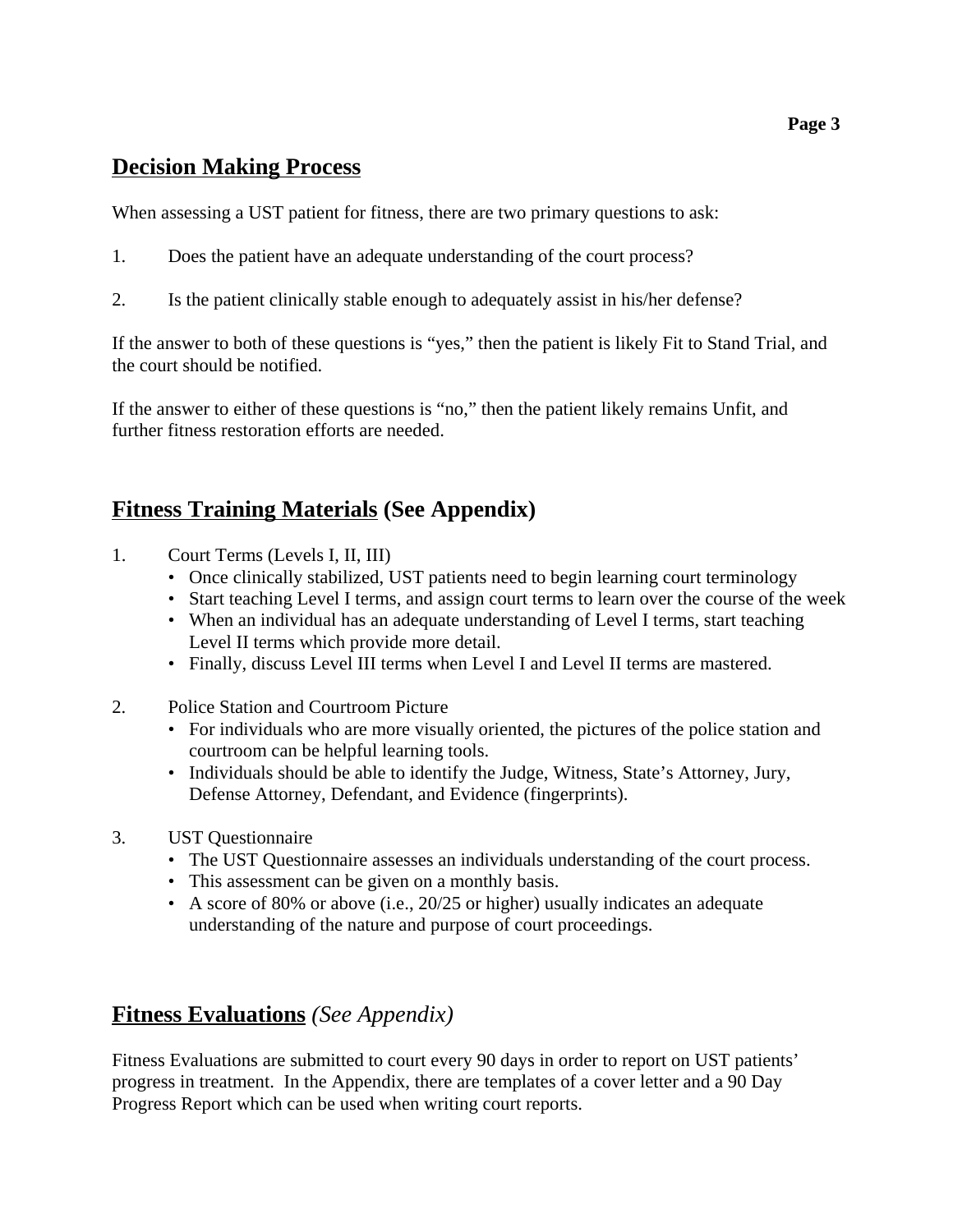**Appendix**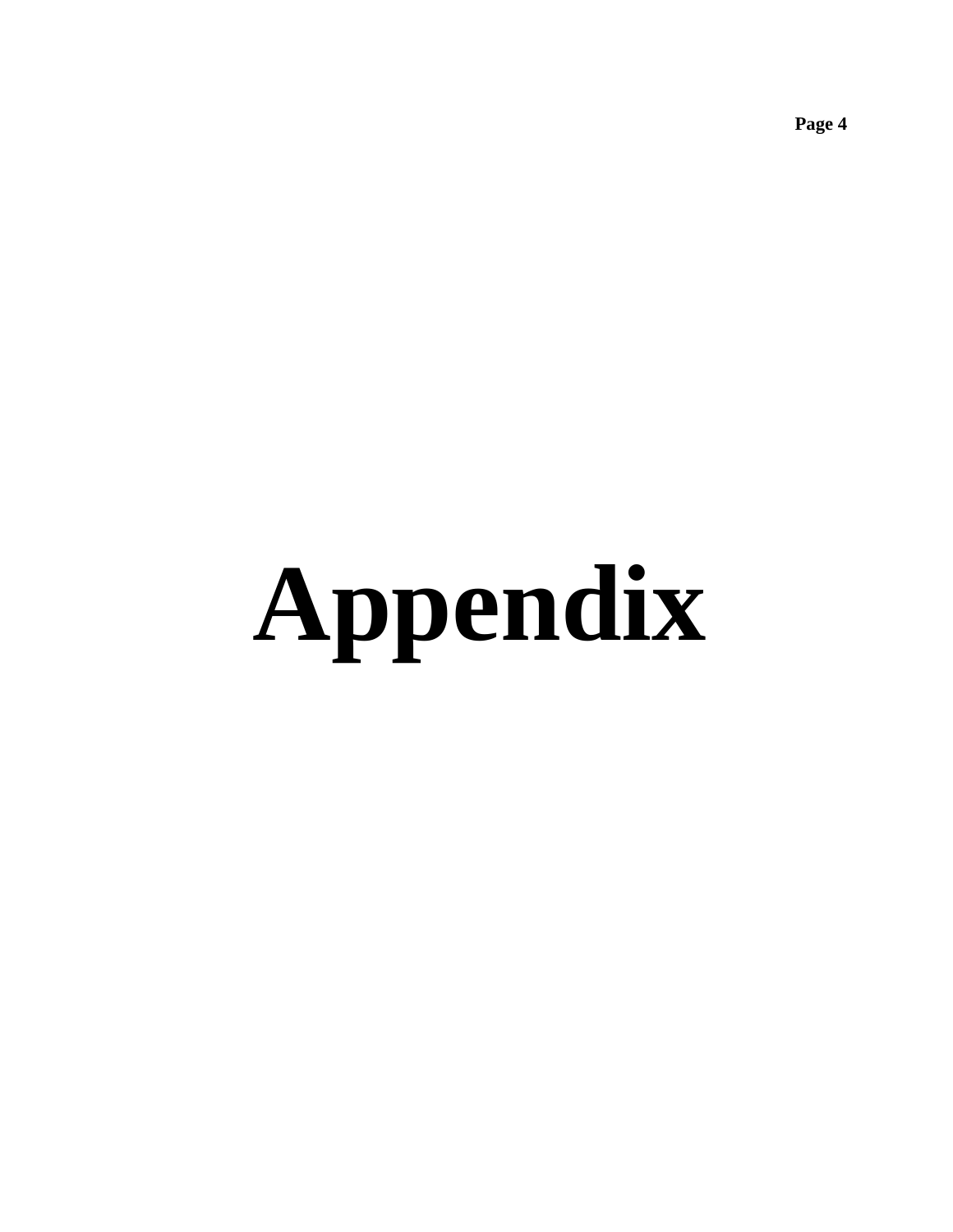# **UST TRAINING**

## **Level I:**

| 1. Judge            | Runs the trial.                                                     |
|---------------------|---------------------------------------------------------------------|
| 2. Defendant        | The person accused of committing a crime.                           |
| 3. State's Attorney | Works against the defendant.                                        |
| 4. Public Defender  | Works for the defendant.                                            |
| 5. Jury             | Twelve people who decide whether or not the<br>defendant is guilty. |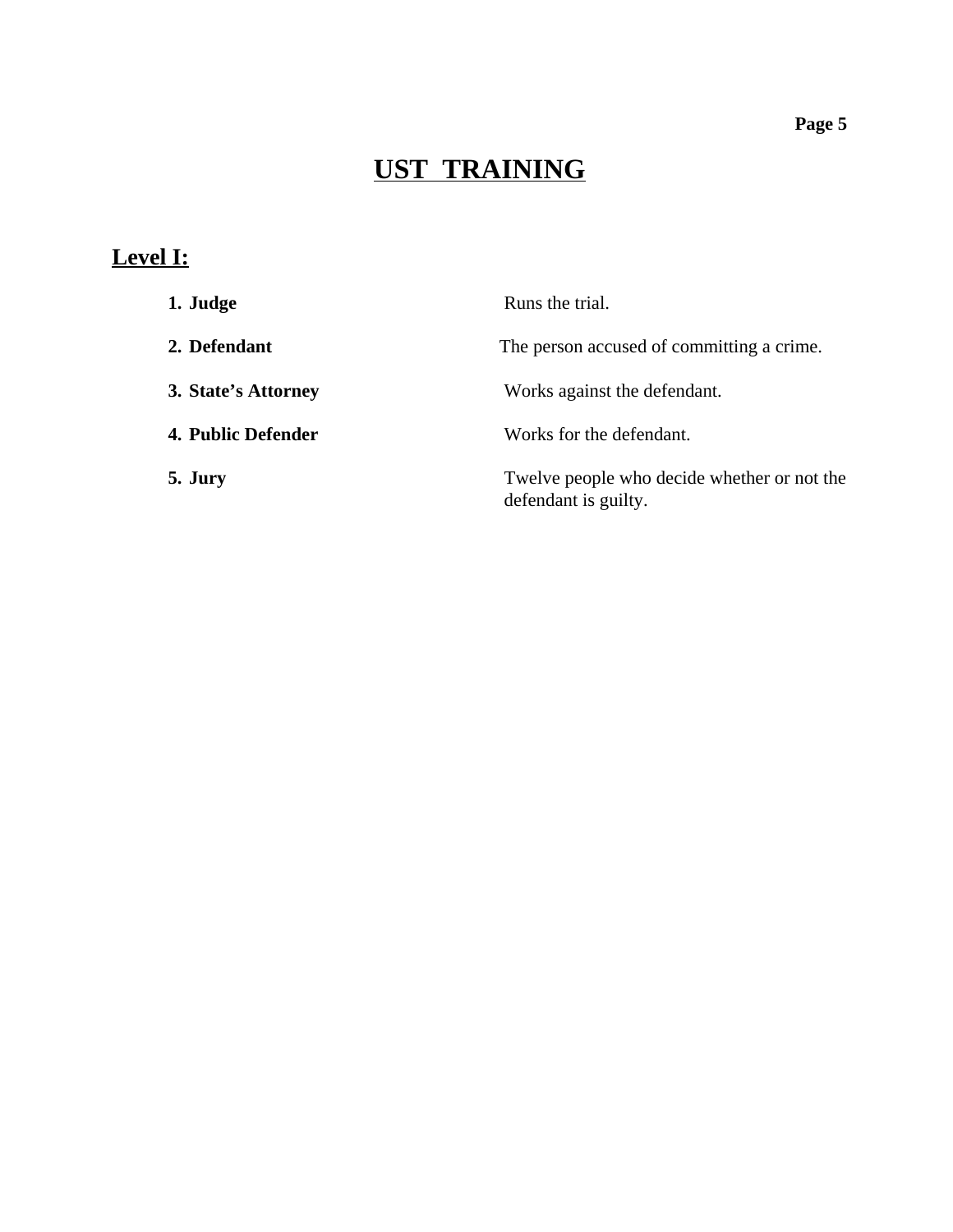# **UST TRAINING**

## **Level II:**

| 1. Unfit to Stand Trial<br>(UST) | The defendant is unable to understand<br>what is happening in court or is unable<br>to cooperate with his or her attorney.                                                                                                                                                                                                  |  |  |  |  |
|----------------------------------|-----------------------------------------------------------------------------------------------------------------------------------------------------------------------------------------------------------------------------------------------------------------------------------------------------------------------------|--|--|--|--|
| 2. Judge                         | Runs the trial. Decides the verdict in a bench<br>trial.                                                                                                                                                                                                                                                                    |  |  |  |  |
| 3. State's Attorney              | The lawyer for the State. Also called the<br>prosecutor. Works against the defendant.                                                                                                                                                                                                                                       |  |  |  |  |
| 4. Defense Attorney              | The lawyer for the defendant. Gives legal<br>advice to the defendant. Can be a private<br>attorney, hired and paid by the defendant, or<br>a Public Defender, appointed by the judge if<br>the defendant can't afford a private attorney.                                                                                   |  |  |  |  |
| 5. Jury                          | Twelve people who listen to the evidence and<br>agree on a verdict in a jury trial.                                                                                                                                                                                                                                         |  |  |  |  |
| 6. Charge                        | The crime the defendant is accused of<br>committing. The State's Attorney, not the<br>victim of the crime, decides whether to bring<br>charges against the defendant.                                                                                                                                                       |  |  |  |  |
| 7. Trial                         | The process by which the <b>State's Attorney</b><br>must present evidence to try to prove the<br>defendant is guilty of the charge or charges,<br>and the Defense Attorney may present<br>evidence to the try to prove the defendant is<br>not guilty.                                                                      |  |  |  |  |
| 8. Evidence                      | All matters relating to whether or not the<br>defendant is guilty which the judge or jury<br>consider. Evidence may be the testimony of<br>te victim, the defendant, or witnesses.<br>Evidence may also be things, such as illegal<br>drugs found on the defendant, or a weapon<br>with the defendant's fingerprints on it. |  |  |  |  |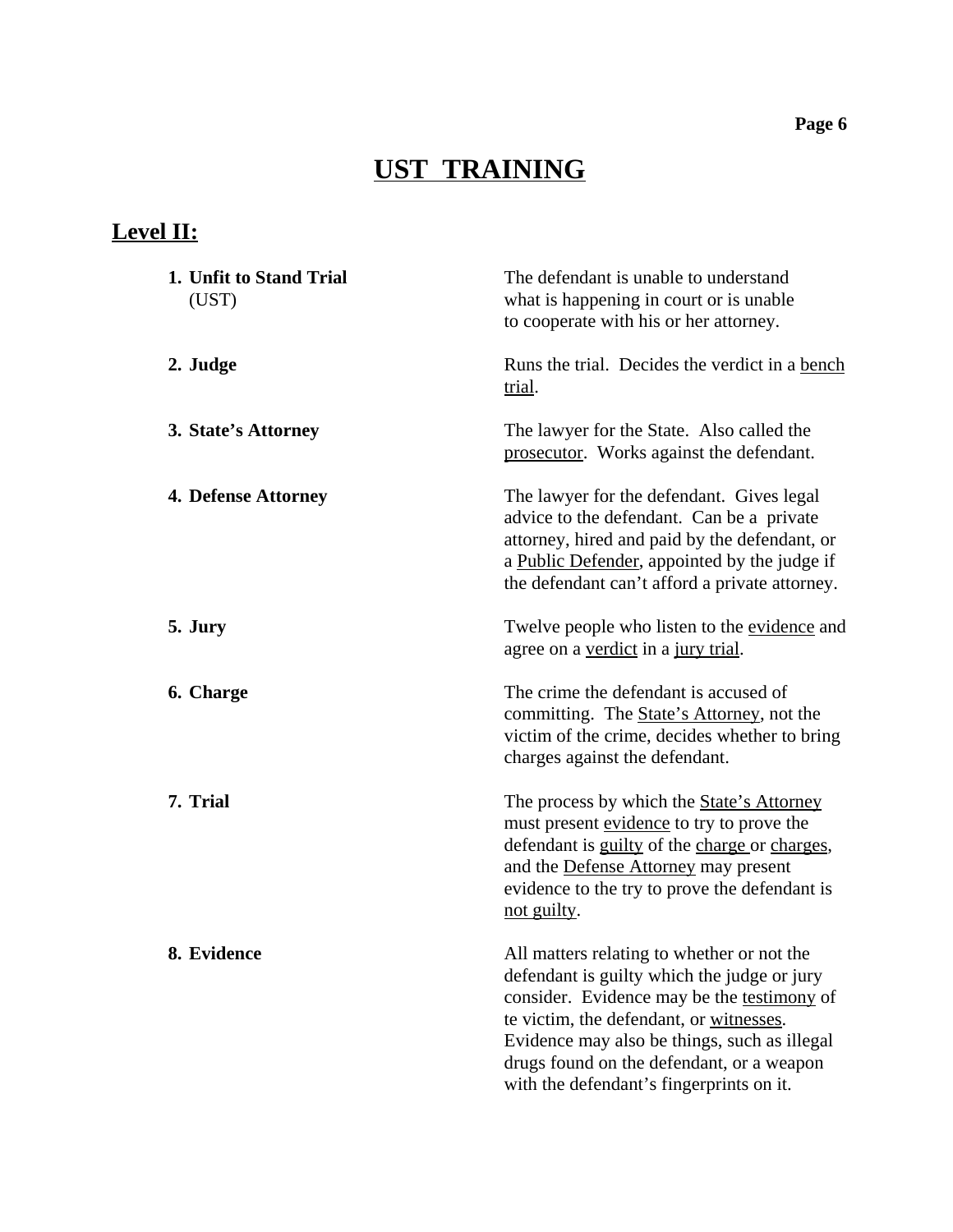## **Level II (continued):**

| 9. Witness   | A person who knows something that will help the<br>judge or jury decide whether or not the defendant is<br>guilty. Witnesses testify in court. That means they<br>tell the truth about what they know at the trial.                                                      |  |  |
|--------------|--------------------------------------------------------------------------------------------------------------------------------------------------------------------------------------------------------------------------------------------------------------------------|--|--|
| 10. Verdict  | The decision made at the end of the trial by the judge<br>or the jury. There are four possible verdicts. These<br>are:                                                                                                                                                   |  |  |
|              | a) Guilty. The defendant goes to prison or<br>jail, or gets probation.                                                                                                                                                                                                   |  |  |
|              | b) Not Guilty. The defendant goes free.                                                                                                                                                                                                                                  |  |  |
|              | c) Not Guilty by Reason of Insanity. The<br>defendant usually returns to Elgin MHC.                                                                                                                                                                                      |  |  |
|              | d) Guilty but Mentally Ill. The defendant goes to<br>prison or jail.                                                                                                                                                                                                     |  |  |
| 11. Sentence | The punishment given to the defendant by the judge<br>after a verdict of guilty. There are three common<br>sentences. These are: a) prison time for serious<br>crimes, b) jail time for less serious crimes, c)<br>probation for less serious crimes by first offenders. |  |  |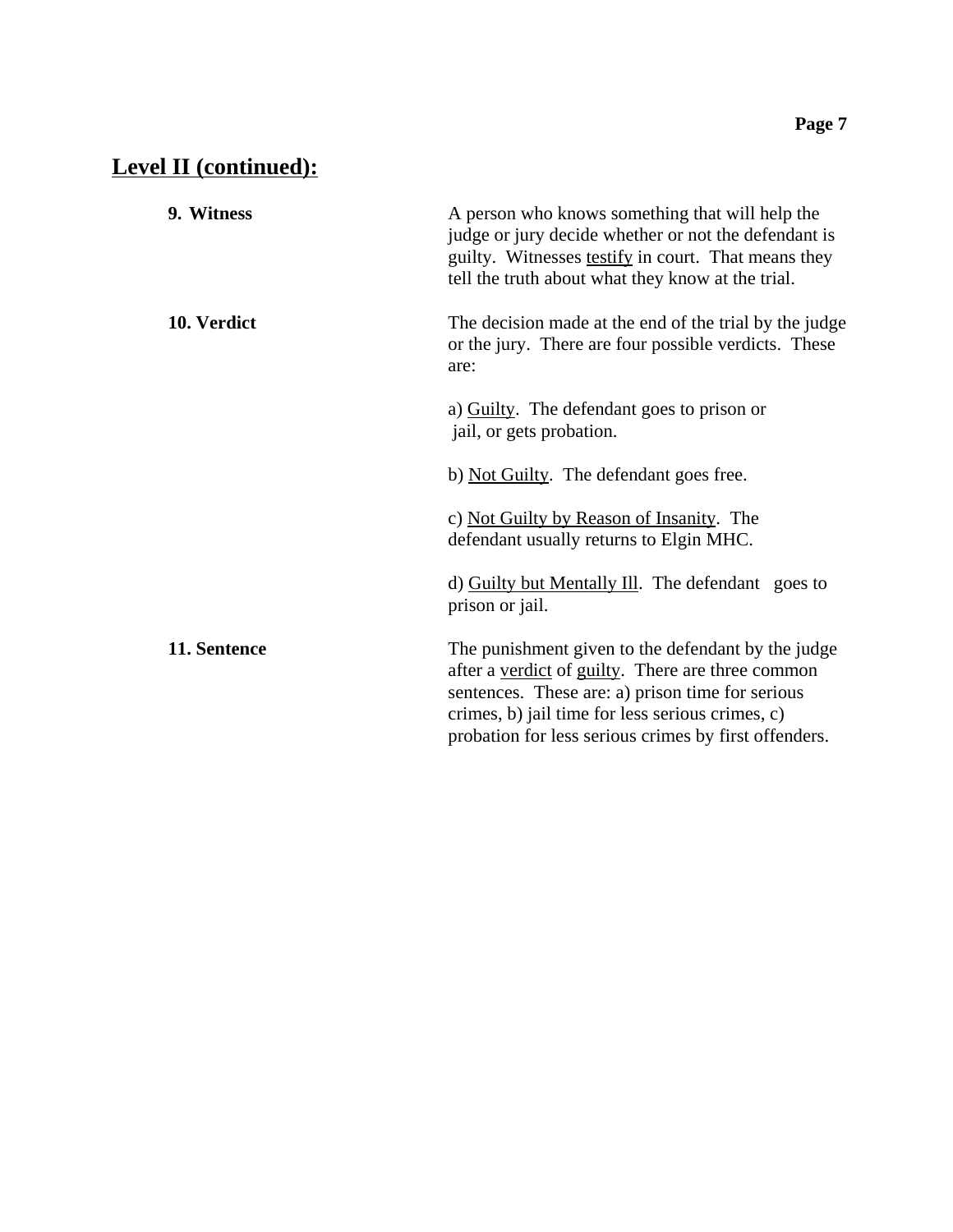# **UST TRAINING**

## **Level III:**

| 1. Judge              | Runs the trial. Decides the verdict in a bench<br>trial. Protects the defendant's rights.                                                                                                                                                |  |  |
|-----------------------|------------------------------------------------------------------------------------------------------------------------------------------------------------------------------------------------------------------------------------------|--|--|
| 2. Defendant's Rights | The defendant in a criminal trial has certain<br>rights or guarantees. Two of the most<br>important rights are:                                                                                                                          |  |  |
|                       | a) the right to choose between a <u>bench trial</u><br>or a jury trial, and                                                                                                                                                              |  |  |
|                       | b) the right to decide whether or not to<br>testify at trial.                                                                                                                                                                            |  |  |
| 3. Insanity           | A defendant is legally insane if because of a<br>mental illness at the time of the crime the<br>defendant was unable to understand that he<br>or she was committing a crime.                                                             |  |  |
| 4. Plea Bargain       | The defendant agrees to plead guilty to a less<br>serious crime than what he or she is charged<br>with in return for a less severe sentence. The<br>defendant gives up the <u>right</u> to a <u>trial</u> , and the<br>right to testify. |  |  |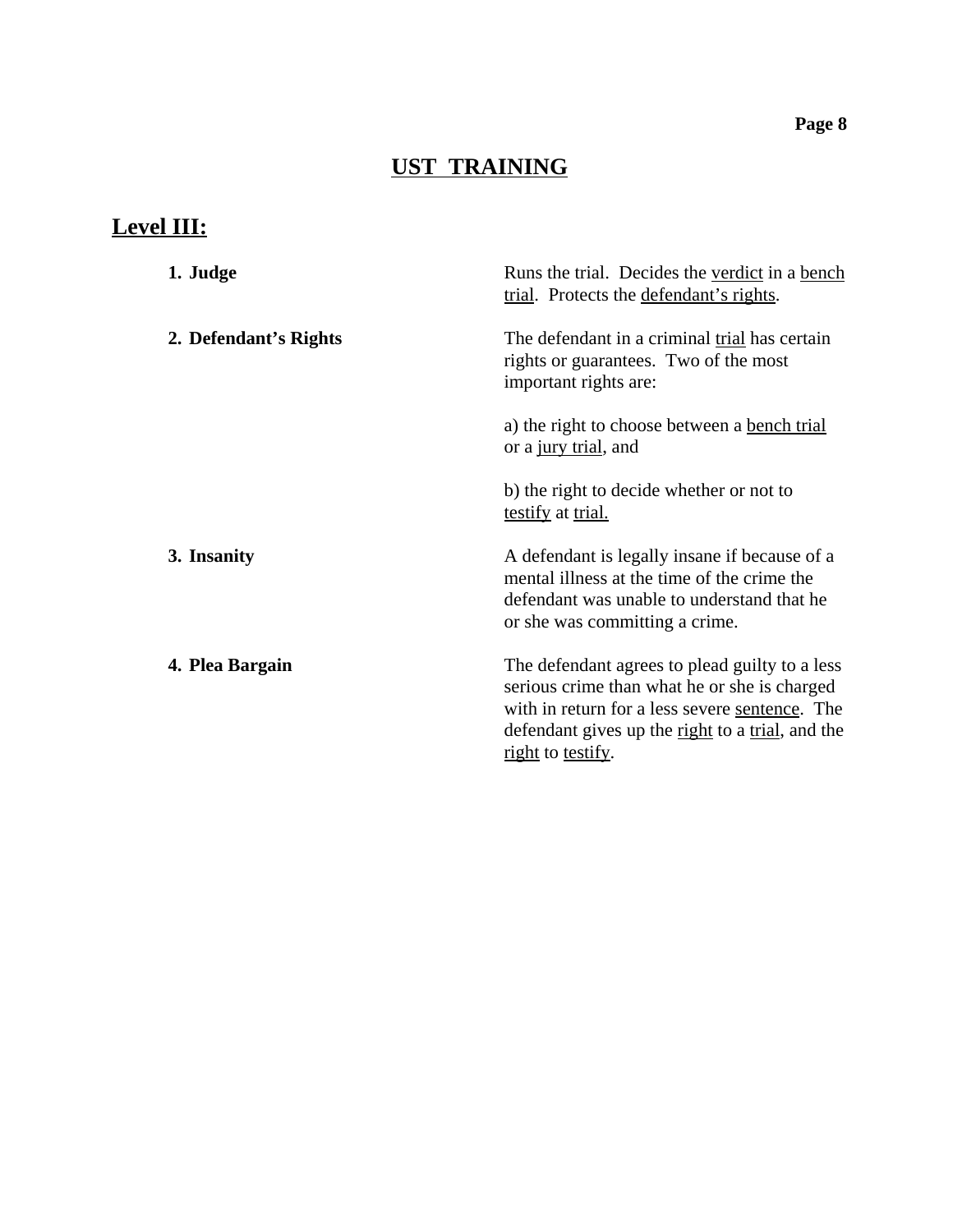## **Police Station and Courtroom**



- A. Police Station B. Courtroom
	-
	-
	- 3. Suspect 12. Gavel 21. Jury
	-
	-
	-
	-
	-
	-
- -
	-
	-
	-
- 5. Badge 14. Court Reporter 23. Defendant<br>
6. Police Officer 15. Transcript 24. Evidence (
	-
	- 16. Bench
- 8. Holster 17. State's Attorney
- 9. Nightstick 18. Witness Stand
- 1. Jail 10. Judge 19. Court Officer
- 2. Detective 11. Robes 20. Jury Box
	-
- 4. Handcuffs 13. Witness 22. Defense Attorney
	-
- 6. Police Officer 15. Transcript 24. Evidence (fingerprints)<br>
7. Gun 16. Bench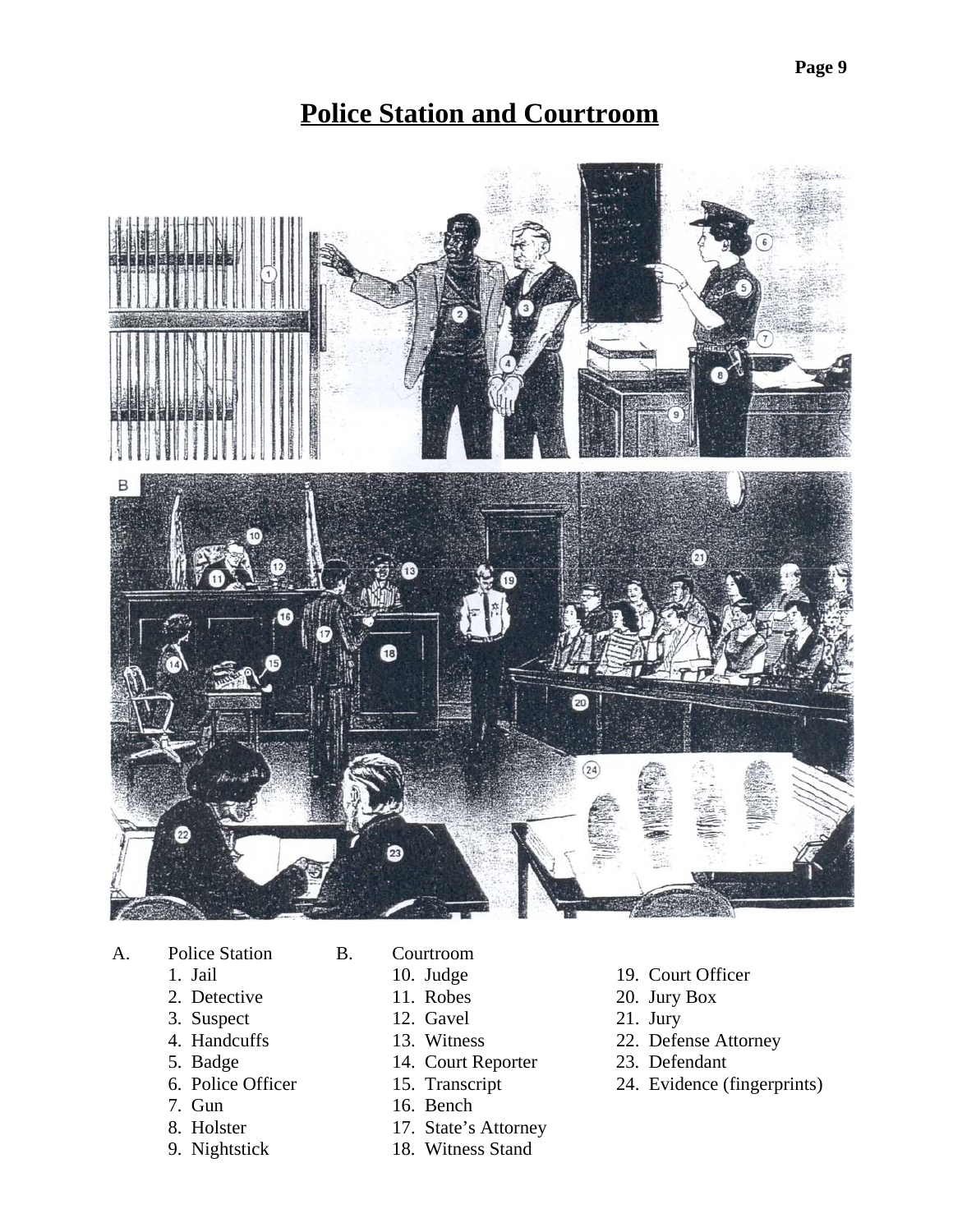# **UST QUESTIONNAIRE**

| Name |                                                               |    | Date                                         |
|------|---------------------------------------------------------------|----|----------------------------------------------|
|      | NOTE: For each item there may be more than one correct answer |    |                                              |
| 1.   | A bench trial is:                                             | 6. | A sentence is:                               |
|      | a) a trial by jury                                            |    | a) evidence presented at the trial           |
|      | b) a trial by the prosecutor                                  |    | b) testimony of people involved in the crime |
|      | c) a trial by the judge                                       |    | c) a punishment given out by the court       |
| 2.   | The assistant state's attorney is:                            | 7. |                                              |
|      | a) the same as the prosecutor                                 |    | A jury trial is:                             |
|      | b) your lawyer                                                |    | a) a trial by 12 peers                       |
|      | c) the defendant                                              |    | b) a trial by the prosecutor                 |
|      |                                                               |    | c) a trial by the judge                      |
| 3.   | A verdict is:                                                 | 8. |                                              |
|      | the same as the sentence<br>a)                                |    | Several possible verdicts are:               |
|      | the outcome of the trial<br>b)                                |    | a) innocent                                  |
|      | c) evidence                                                   |    | b) unfit to stand trial                      |
|      |                                                               |    | c) guilty                                    |
| 4.   | The judge is the person who:                                  |    | d) not guilty by reason of insanity          |
|      | prosecutes you<br>a)                                          |    | e) probation                                 |
|      | runs the trial<br>b)                                          |    |                                              |
|      | defends you<br>C)                                             | 9. | The defendant is:                            |
|      |                                                               |    | a) the public defender                       |
| 5.   | The public defender's job is:                                 |    | b) the judge                                 |
|      | a) to have you found guilty                                   |    | c) the accused                               |
|      | b) to have you found innocent                                 |    |                                              |
|      | c) to run the trial                                           |    |                                              |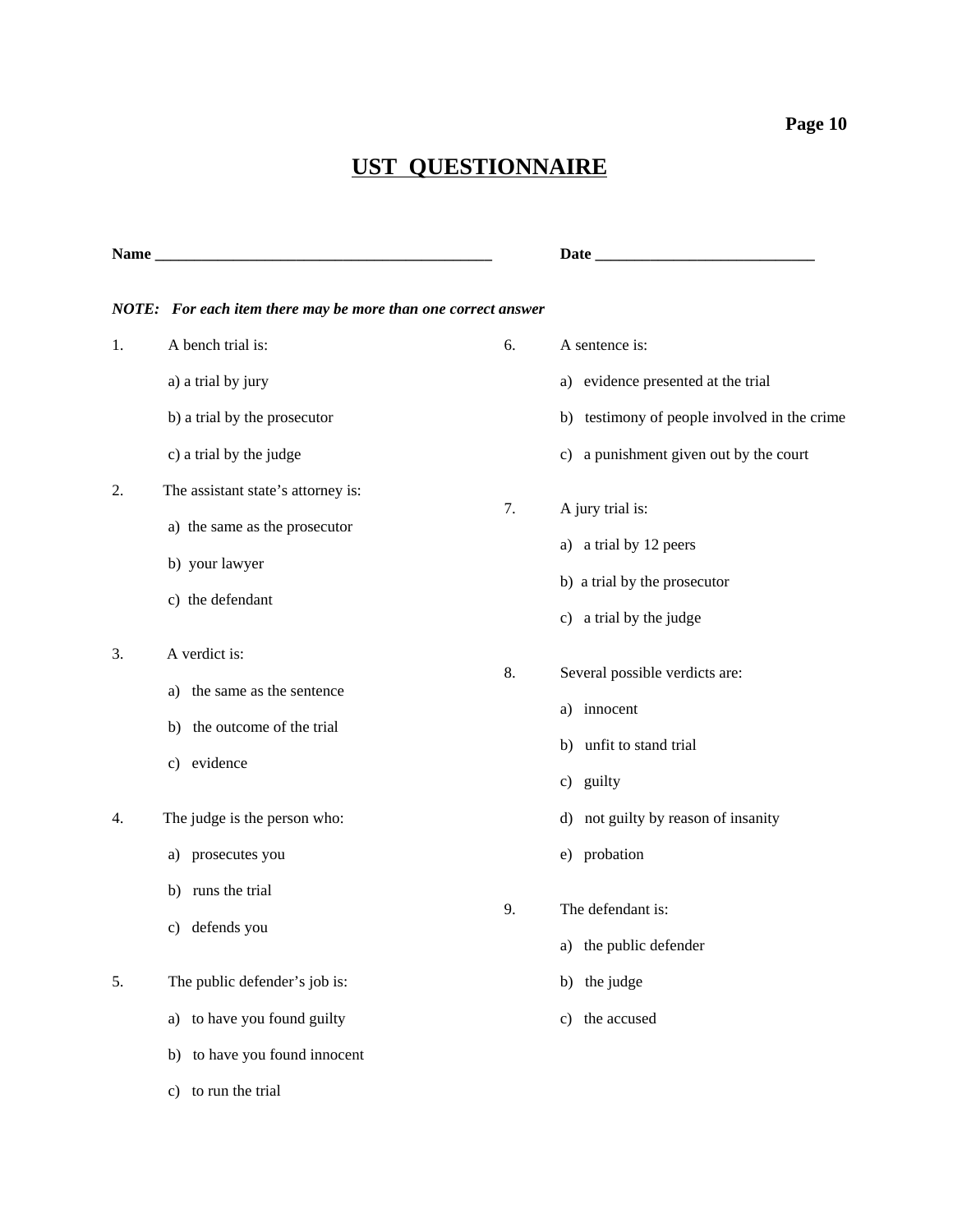| 10. |  |  | Who is usually not an attorney: |
|-----|--|--|---------------------------------|
|     |  |  |                                 |

- 
- 
- c) the state's attorney
- d) the public defender
- 11. Evidence is considered to be:
	-
	- b) testimony of people who were involved a) you didn't do the crime in the crime
	- c) a sentence
	- d) material from the scene of the crime of a mental illness
- 12. You are guilty until proven innocent: behavior
	- a) true
	-
- 13. Some types of sentences are:
	- a) time in jail
	- b) being found unfit to stand trial
	- c) probation
	-
	- e) being found not guilty by reason of insanity
	- f) supervision
- - a) a sentence
	- b) a legal process in court to determine innocence or guilt a) to plead guilty to a lesser charge
	-
	- d) being found unfit c) to plead insanity
- 15. Being unfit to stand trial means:
- a) the judge and  $\alpha$  a) you are not guilty
- b) the defendant b) you are not mentally able to participate in your defense
	- c) you need to do some exercise
	- d) you are guilty of the charges
- 16. To be found not guilty by reason of a) the same as the verdict insanity means:
	-
	- b) you are unfit to stand trial
	- c) you did the crime but were acting out
	- d) you are not responsible for your
- 17. The person in court who tries to find you b) false guilty is:
	- a) the defendant
	- b) the public defender
	- c) the judge
	- d) the state's attorney
- d) community service 18. Understanding the charges against you is part of being found:
	- a) not guilty by reason of insanity
	- b) fit to stand trial
- 14. A trial is: c) unfit to stand trial
	- 19. A plea bargain means:
		-
	- c) a verdict b) to bargain for a new judge
		-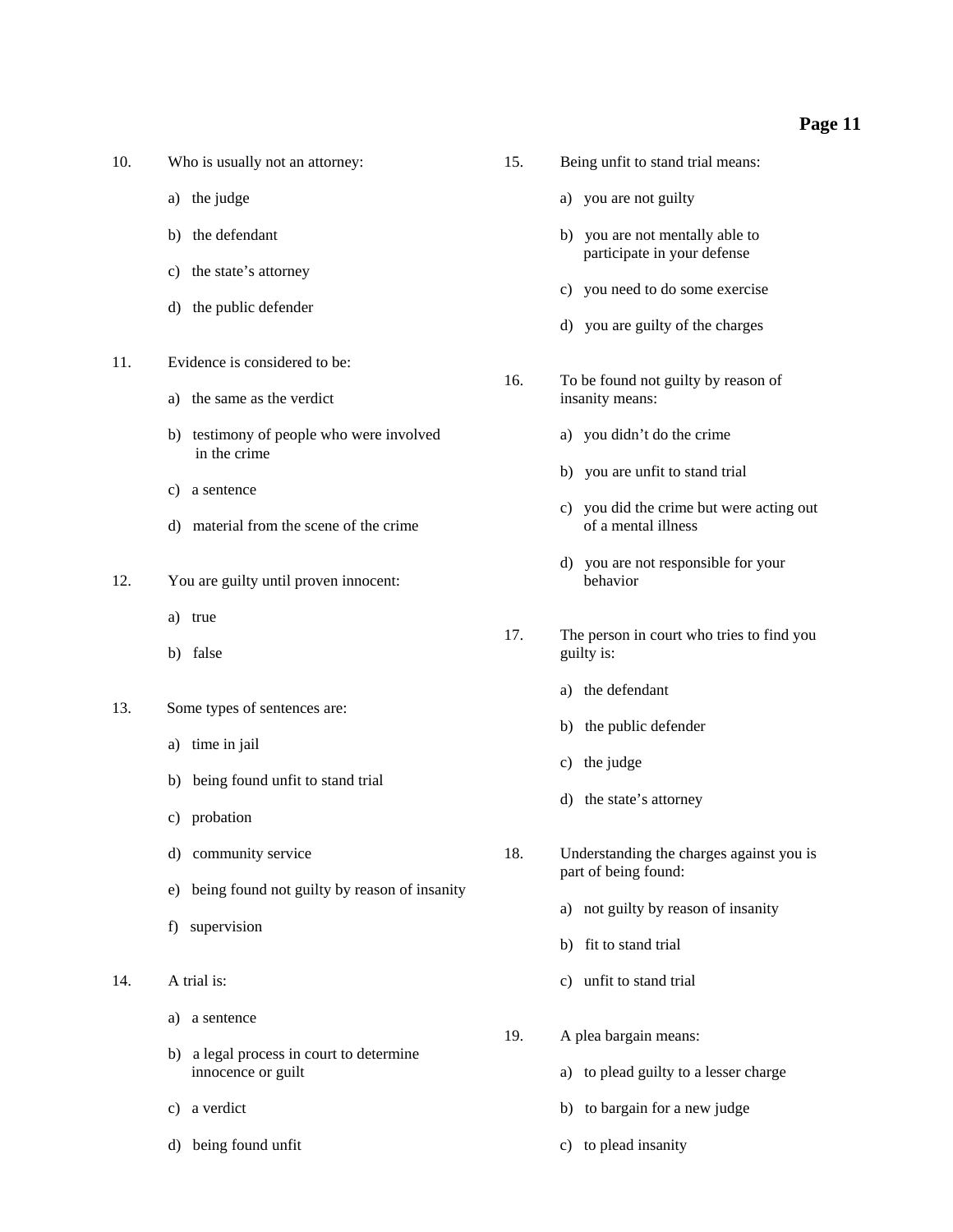- 20. You can have a mental illness and still be fit to 23. Testimony of people who were involved in stand trial: the crime is considered to be:
	-
	-
- 21. The prosecutor is also called:
	-
	-
	- c) the state's attorney b) the jury
	-
- 22. The public defender does not have to be a lawyer:
	-
	-
- 
- a) true a) the truth
- b) false b) evidence
	- c) the lies of witnesses

a) the public defender 24. The final verdict can be rendered by either:

- b) the judge a) the state's attorney
	-
- d) the defendant c) the public defender
	- d) the judge
- a) true 25. The verdict is based upon:
- b) false a) the evidence b

 $\_$  ,  $\_$  ,  $\_$  ,  $\_$  ,  $\_$  ,  $\_$  ,  $\_$  ,  $\_$  ,  $\_$  ,  $\_$  ,  $\_$  ,  $\_$  ,  $\_$  ,  $\_$  ,  $\_$  ,  $\_$  ,  $\_$  ,  $\_$  ,  $\_$  ,  $\_$  ,  $\_$  ,  $\_$  ,  $\_$  ,  $\_$  ,  $\_$  ,  $\_$  ,  $\_$  ,  $\_$  ,  $\_$  ,  $\_$  ,  $\_$  ,  $\_$  ,  $\_$  ,  $\_$  ,  $\_$  ,  $\_$  ,  $\_$  ,

\_\_\_\_\_\_\_\_\_\_\_\_\_\_\_\_\_\_\_\_\_\_\_\_\_\_\_\_\_\_\_\_\_\_\_\_\_\_\_\_\_\_\_\_\_\_\_\_\_\_\_\_\_\_\_\_\_\_\_\_\_\_\_\_\_\_\_\_\_\_\_\_\_\_\_\_\_\_\_\_\_\_\_\_\_\_\_\_\_\_\_\_

 $\_$  ,  $\_$  ,  $\_$  ,  $\_$  ,  $\_$  ,  $\_$  ,  $\_$  ,  $\_$  ,  $\_$  ,  $\_$  ,  $\_$  ,  $\_$  ,  $\_$  ,  $\_$  ,  $\_$  ,  $\_$  ,  $\_$  ,  $\_$  ,  $\_$  ,  $\_$  ,  $\_$  ,  $\_$  ,  $\_$  ,  $\_$  ,  $\_$  ,  $\_$  ,  $\_$  ,  $\_$  ,  $\_$  ,  $\_$  ,  $\_$  ,  $\_$  ,  $\_$  ,  $\_$  ,  $\_$  ,  $\_$  ,  $\_$  ,

 $\_$  ,  $\_$  ,  $\_$  ,  $\_$  ,  $\_$  ,  $\_$  ,  $\_$  ,  $\_$  ,  $\_$  ,  $\_$  ,  $\_$  ,  $\_$  ,  $\_$  ,  $\_$  ,  $\_$  ,  $\_$  ,  $\_$  ,  $\_$  ,  $\_$  ,  $\_$  ,  $\_$  ,  $\_$  ,  $\_$  ,  $\_$  ,  $\_$  ,  $\_$  ,  $\_$  ,  $\_$  ,  $\_$  ,  $\_$  ,  $\_$  ,  $\_$  ,  $\_$  ,  $\_$  ,  $\_$  ,  $\_$  ,  $\_$  ,

 $\_$  ,  $\_$  ,  $\_$  ,  $\_$  ,  $\_$  ,  $\_$  ,  $\_$  ,  $\_$  ,  $\_$  ,  $\_$  ,  $\_$  ,  $\_$  ,  $\_$  ,  $\_$  ,  $\_$  ,  $\_$  ,  $\_$  ,  $\_$  ,  $\_$  ,  $\_$  ,  $\_$  ,  $\_$  ,  $\_$  ,  $\_$  ,  $\_$  ,  $\_$  ,  $\_$  ,  $\_$  ,  $\_$  ,  $\_$  ,  $\_$  ,  $\_$  ,  $\_$  ,  $\_$  ,  $\_$  ,  $\_$  ,  $\_$  ,

 $\_$  ,  $\_$  ,  $\_$  ,  $\_$  ,  $\_$  ,  $\_$  ,  $\_$  ,  $\_$  ,  $\_$  ,  $\_$  ,  $\_$  ,  $\_$  ,  $\_$  ,  $\_$  ,  $\_$  ,  $\_$  ,  $\_$  ,  $\_$  ,  $\_$  ,  $\_$  ,  $\_$  ,  $\_$  ,  $\_$  ,  $\_$  ,  $\_$  ,  $\_$  ,  $\_$  ,  $\_$  ,  $\_$  ,  $\_$  ,  $\_$  ,  $\_$  ,  $\_$  ,  $\_$  ,  $\_$  ,  $\_$  ,  $\_$  ,

- b) hearsay of witnesses
- c) the feelings of the judge
- d) the opinion of the public defender

26. The charges in my case are:

- 27. The name of my public defender or attorney is:
- 28. The name of the judge in my case is: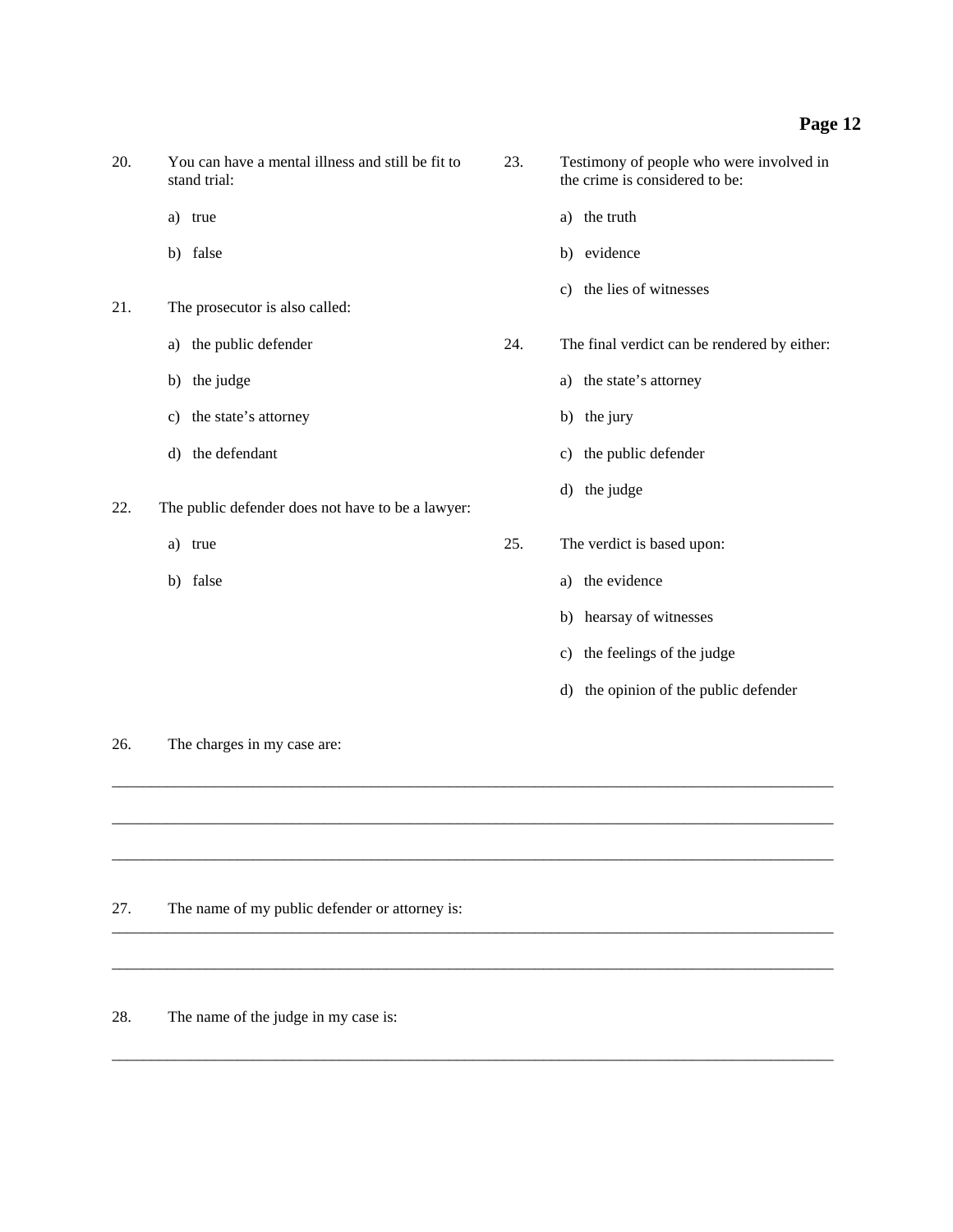## **UST Questionnaire Key**

1.  $\begin{array}{cc} \n\text{C} \\
\text{2.} & \text{A} \n\end{array}$ 2. A<br>3. B 3. B<br>4. B 4. B<br>5. B 5. B<br>6. C  $6.$ 7. A<br>8. A, A, C, D<br>C 9. C<br>10. B  $\frac{10}{11}$ .  $\frac{B}{B}$ , D  $\frac{12.}{13.}$ A, C, D, F 14. B<br>15. B 15.  $\, B$ <br>16.  $\, C$ 16. C<br>17. D 17. D<br>18. B 18. B<br>19. A 19. 20. A<br>21. C 21. C<br>22. B 22. B<br>23. B  $23.$ <br>24.  $B, D$ 25. A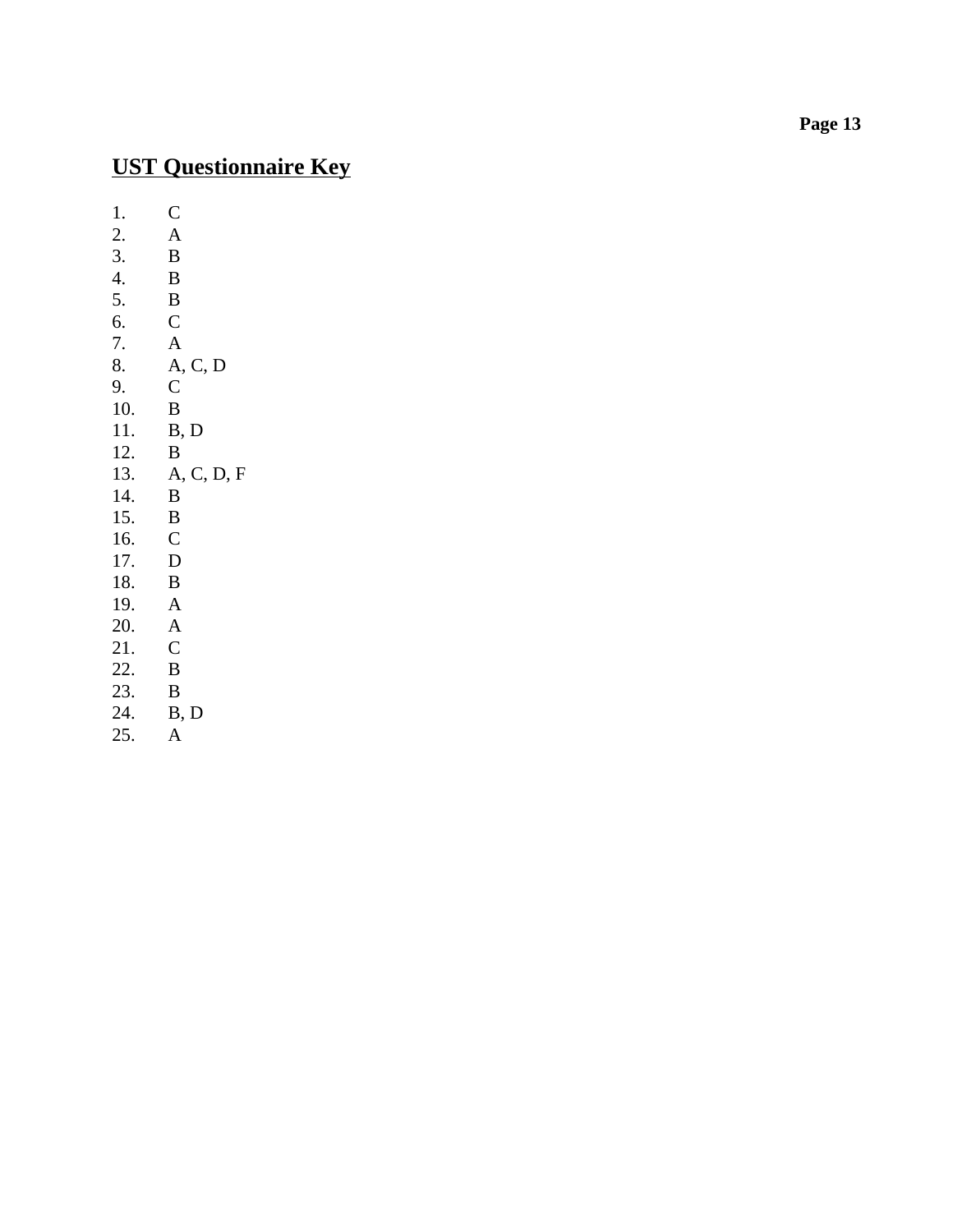### *(COMMUNITY AGENCY LETTERHEAD)*

*(Date)*

The Honorable *(Judge's name)* Judge of the Circuit Court of Cook County Criminal Courts Building 2600 S. California Avenue Chicago, IL 60608

RE: *(Patient's name) (Docket number)*

Dear Judge *(Judge's name)*:

Pursuant to Your Honor's Order dated *(Date of court order)*, *(Patient's name)* continues to receive outpatient treatment at *(Community agency's name)*. The details of his/her progress in treatment are enclosed.

If you require additional information, please do not hesitate to contact me at *(Telephone number)*.

Sincerely,

*(Program Director's name)*

cc: Cook County Public Defender's Office, 2650 South California, 7<sup>th</sup> Floor, Chicago, Illinois 60608 Cook County State's Attorney's Office, 2650 South California, Chicago, Illinois 60608